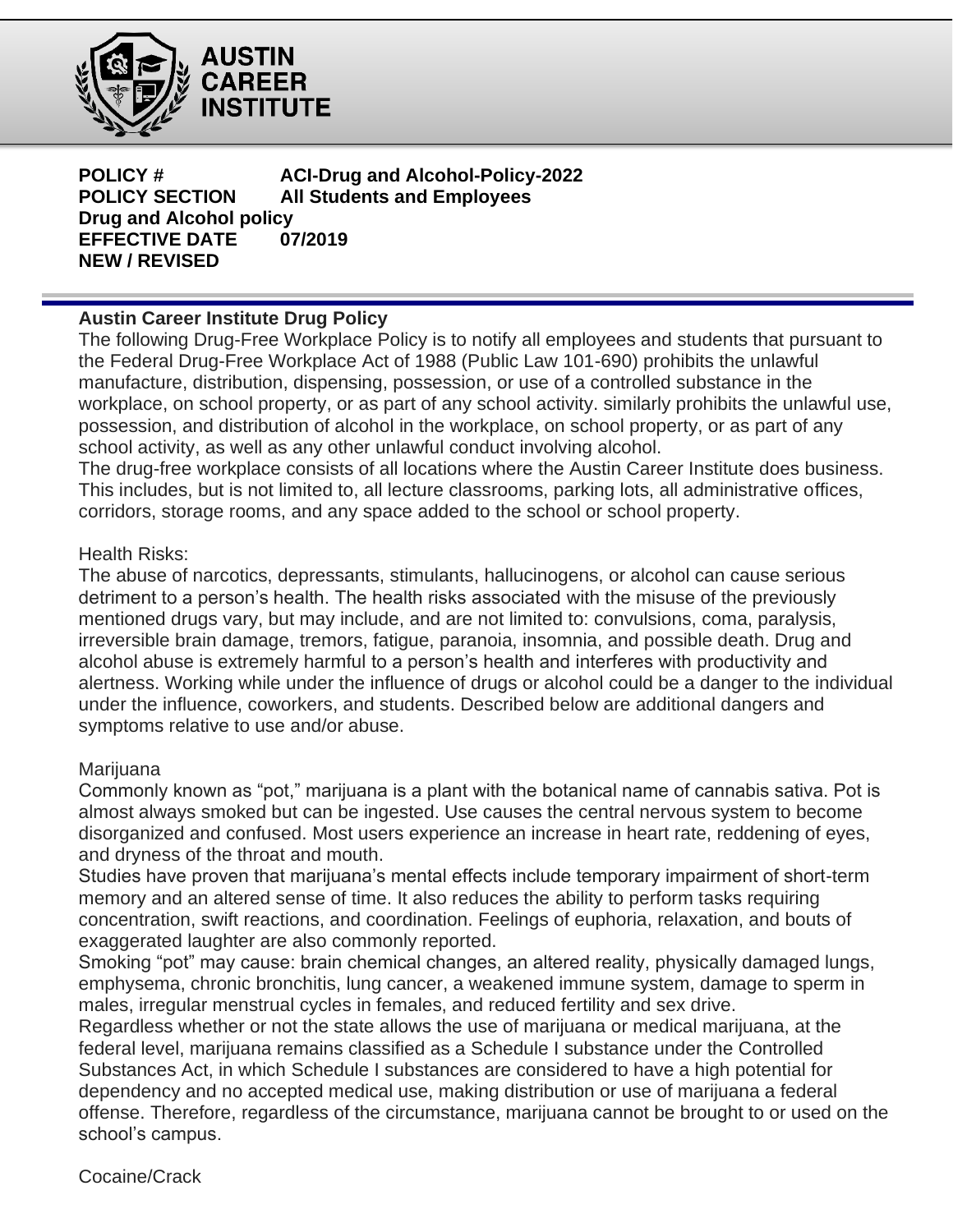Cocaine is a stimulant drug, which is derived from the coca plant. Street cocaine is available in the form of a powder or a "rock" of crack and is most commonly inhaled or smoked. Cocaine increases the heart rate and blood pressure and is highly addictive.

Crack is a form of smokable cocaine named for the popping sound it makes when burned. It is a mixture of cocaine, baking soda, and water. It is 5–10 times more potent than cocaine and is extremely harmful. It has been reported that addiction can occur with as few as two "hits." Some symptoms of cocaine/crack abuse are: personality changes; unexplained weight loss; excess sniffing and coughing; insomnia; depression; irritability; neglect of responsibility toward work, school, family, and friends; and panic attacks.

#### Alcohol

In small amounts, alcohol has a tranquilizing effect on most people, although it appears to stimulate others. Alcohol first acts on those parts of the brain that affect self-control and other learned behaviors; lowered self- control can lead to aggressive behavior. Alcohol use can also cause dehydration, coordination problems, and blurred vision.

In large amounts, alcohol can dull sensation and impair muscular coordination, memory, and judgment. Taken in larger amounts over a long period of time, alcohol can damage the liver, heart, and brain , and cause numerous other health and medical issues.

#### **Hallucinogens**

Hallucinogens are also known as psychedelics. The effects vary; a user's reactions can vary by occasion. Most users are affected by changes in time and space perception, delusions, and hallucinations. The effects may be mild or overwhelming, depending on the dose and quantity or the drug.

Physical reactions range from minor changes, such as dilated pupils or an increase in temperature and heartbeat, to major changes, such as tumors. High doses can significantly alter the state of consciousness.

After taking a hallucinogenic drug, the user loses control of thought processes. Although many perceptions are benign, others may cause panic or may make the user believe he or she cannot be harmed. Such delusions can be dangerous.

# **Heroin**

Heroin is a narcotic, which relieves pain and induces sleep. Commonly known as "junk" or "smack," heroin is a highly addictive depressant and has been attributed as the cause of many deaths. Symptoms include "pin-point pupils"; drowsiness, lethargy, and slurred speech; and an inability to concentrate. Related medications used to treat pain include oxycontin and oxycodone, methadone, and codeine. The abuse of painkillers ranks second only to the abuse of marijuana in the United States.

Heroin users experience a higher rate of infectious disease due to a weakened immune system and sharing contaminated needles. Children can be born addicted or can become addicted as a result of heroin in the mother's breast milk.

# Crystal Methamphetamine

Crystal methamphetamine is a colorless, odorless, powerful, and highly addictive synthetic (manmade) stimulant. Crystal methamphetamine typically resembles small fragments of glass or shiny blue-white "rocks" of various sizes. Like powdered methamphetamine, crystal methamphetamine produces long-lasting euphoric effects. Crystal methamphetamine, however, typically has a higher purity level and may produce even longer-lasting and more intense physiological effects than the powdered form of the drug.

Crystal methamphetamine use is associated with numerous serious physical problems. The drug can cause rapid heart rate, increased blood pressure, and damage to the small blood vessels in the brain, which can lead to stroke. Chronic use of the drug can result in inflammation of the heart lining. Overdoses can cause hyperthermia (elevated body temperature), convulsions, and death. Crystal methamphetamine users may experience episodes of violent behavior, paranoia, anxiety,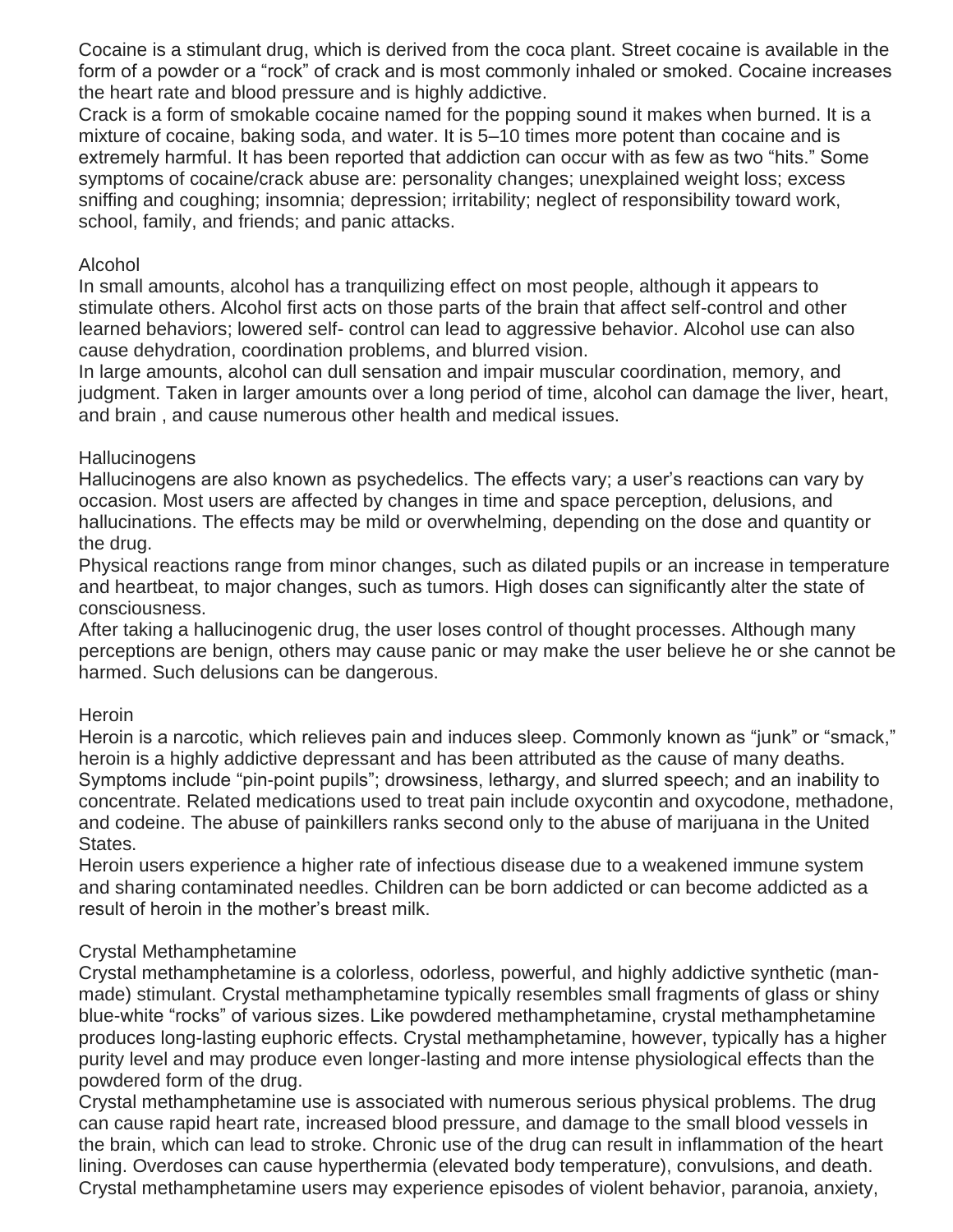confusion, and insomnia. The drug can produce psychotic symptoms that persist for months or years after an individual has stopped using the drug.

Crystal methamphetamine users who inject the drug expose themselves to additional risks, including contracting HIV (human immunodeficiency virus). Methamphetamine users also risk scarred or collapsed veins, infections of the heart lining and valves, abscesses, pneumonia, tuberculosis, and liver or kidney disease.

#### **Depressants**

Depressants are highly addictive; they are usually known as "downers." A user may be drowsy and lethargic, suffer from memory loss, and have slurred speech. Many lawful drugs that have characteristics of depressants are from the family of drugs called barbiturates. More serious effects of the abuse of downers are liver damage, paradoxical anxiety and excited rage, coma, and death.

#### Ecstasy (MDMA)

Also known as XTC, X, and E, Ecstasy is a mind-altering drug with hallucinogenic and speed-like side effects.

Often used at raves, it is taken to promote loss of inhibition, excitability, euphoria, energy, and sexual stimulation. Ecstasy increases the amounts of serotonin in the user's brain, which causes increased energy and euphoria; it also contains anti-coagulative properties, which can cause the user to bleed to death if injured. Ecstasy can also cause serious brain damage in a short time. Side effects of ecstasy include: depression, increased heart rate and blood pressure, muscle tension, nausea, blurred vision, faintness, chills, brain damage, organ damage, and death. Similar "designer drugs" include MDEA and MDA (also known as "Adam" and "Eve").

#### **Ritalin**

Methylphenidate (Ritalin) is a medication prescribed for individuals (usually children) who have an abnormally high level of activity or attention-deficit hyperactivity disorder (ADHD). It contains amphetamines and can be abused as a stimulant by those for whom it is not prescribed. When abused, the tablets are either taken orally or crushed and snorted. Some abusers dissolve the tablets in water and inject the mixture — complications can arise from injection as insoluble fillers in the tablets can block small blood vessels.

# GHB

Gamma-hydroxybutyrate is an intoxicating chemical with medical, recreational, and potentially dangerous uses. Its use is illegal for any purpose in the United States. Nicknamed the "date rape drug," it is a clear liquid often mixed in drinks to promote relaxation or increased sociability. When taken, side effects can include: drowsiness, dizziness, vomiting, amnesia, decreased motor skills, slurring of speech, unrouteable sleep (coma), and death. GHB was used as a dietary supplement until banned by the FDA. GHB is now illegal in the United States. Common slang names for GHB are: G, Liquid X, GBH, Gamma-oh, Blue Verve, Grievous Bodily Harm, Goop, and EZLay.

Drug Conviction Notification and Imposed Sanctions:

• Any employee or student must notify school director of any criminal drug statute conviction for a violation occurring in the workplace no later than five days after such a conviction.

• Within 30 days after receiving notice of an employee or student conviction, Austin Career Institute will impose corrective measures on the employee or student convicted of drug abuse violations in the workplace by:

\*Taking appropriate action against the employee or student up to and including expulsion or termination of employment and referral for prosecution.

\*Requiring such employee or student to participate satisfactorily in a drug abuse assistance or rehabilitation program approved for such purposes by a federal, state, or local health, law enforcement, or other appropriate agency.

Drug Abuse and Addiction Information and Treatment Centers

• National Institute on Drug Abuse 301-443-1124